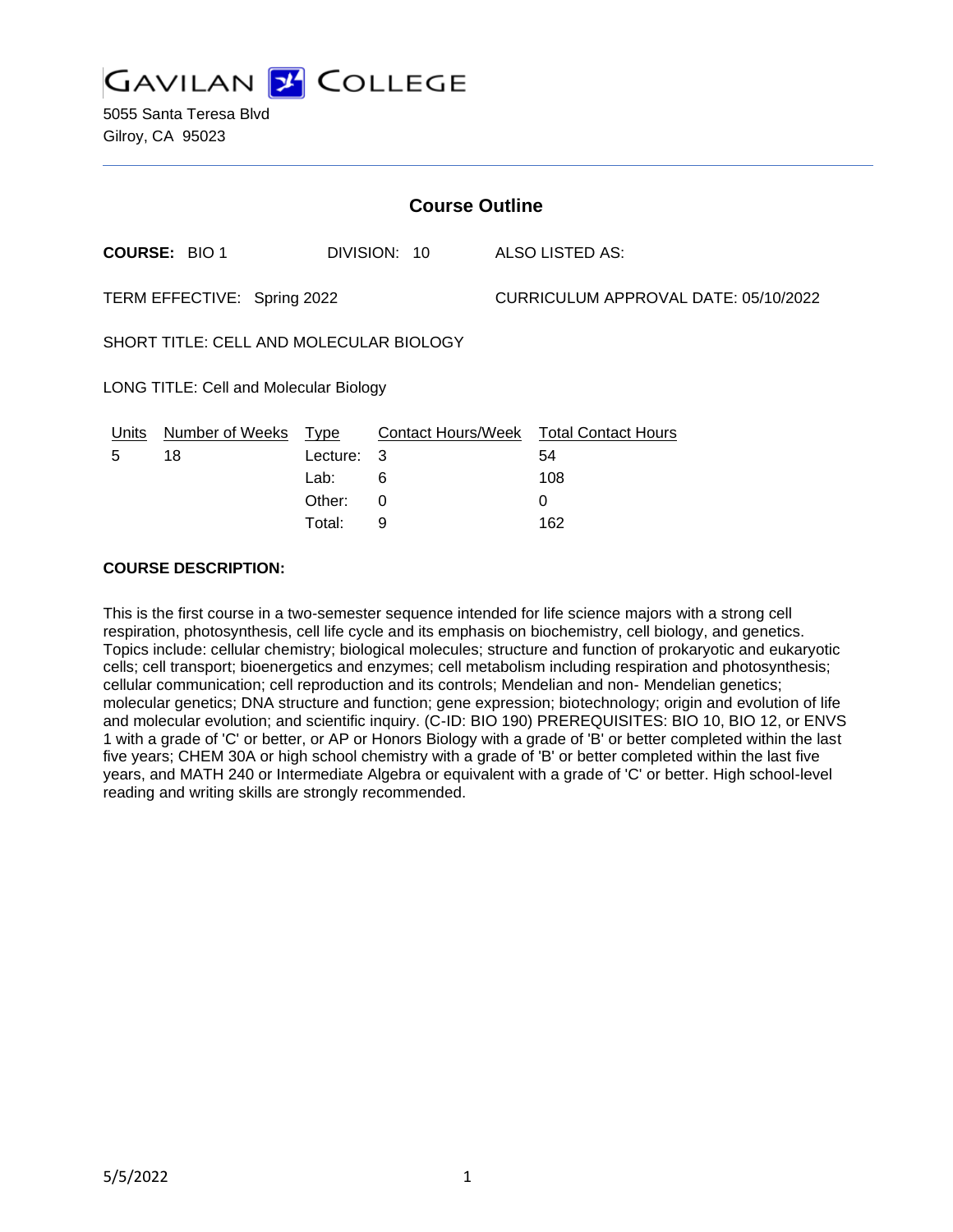PREREQUISITES:

(Completion of BIO 10, as UG, with a grade of C or better. OR Completion of BIO 12, as UG, with a grade of C or better. OR Completion of ES 1, as UG, with a grade of C or better.) OR Completion of ENVS 1, as UG, with a grade of C or better. AND Completion of CHEM 30A, as UG, with a grade of C or better. AND Completion of CHEM 1A, as UG, with a grade of C or better. AND (Completion of MATH 233, as UG, with a grade of C or better. OR Completion of MATH 233B, as UG, with a grade of C or better. OR Completion of MATH 235, as UG, with a grade of C or better. OR Completion of MATH 240, as UG, with a grade of C or better. OR Completion of MATH 242, as UG, with a grade of C or better. OR Completion of MATH 3, as UG, with a grade of C or better. OR Completion of MATH 5, as UG, with a grade of C or better. OR Completion of MATH 6, as UG, with a grade of C or better. OR Completion of MATH 7, as UG, with a grade of C or better. OR Completion of MATH 12, as UG, with a grade of C or better. OR Completion of MATH 14, as UG, with a grade of C or better. OR Completion of MATH 8A, as UG, with a grade of C or better. OR Completion of MATH 8B, as UG, with a grade of C or better. OR Completion of MATH 1A, as UG, with a grade of C or better. OR Completion of MATH 1B, as UG, with a grade of C or better. OR Completion of MATH 1C, as UG, with a grade of C or better. OR Score of 33 on Intermediate Algebra OR Score of 13 on Pre-Calculus OR Score of 2600 on MM CCCApply Math OR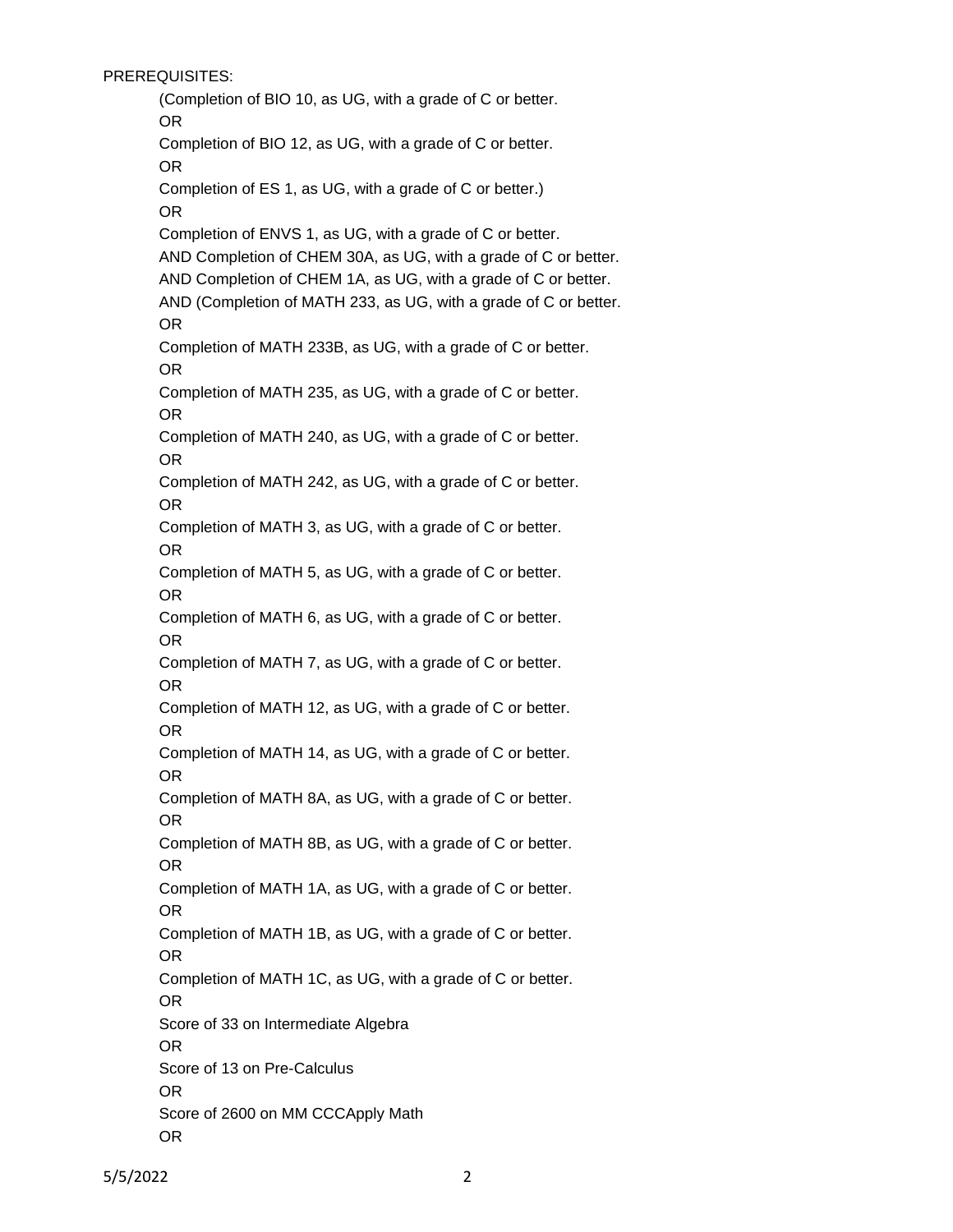Score of 2600 on MM Placement Tool Math OR Score of 2600 on Accuplacer Math)

COREQUISITES:

CREDIT STATUS: D - Credit - Degree Applicable

GRADING MODES

L - Standard Letter Grade

REPEATABILITY: N - Course may not be repeated

# SCHEDULE TYPES:

- 02 Lecture and/or discussion
- 03 Lecture/Laboratory
- 04 Laboratory/Studio/Activity
- 04B Laboratory LEH 0.75

05 - Hybrid

- 71 Dist. Ed Internet Simultaneous
- 72 Dist. Ed Internet Delayed
- 73 Dist. Ed Internet Delayed LAB
- 73B Dist. Ed Internet LAB-LEH 0.75

# **STUDENT LEARNING OUTCOMES:**

By the end of this course, a student should:

- 1. Evaluate the roles of the major biological molecules in the structure and function of cells.
- 2. Examine how cells capture, store, and process energy.
- 3. Compare and contrast the two forms of eukaryotic cell division, mitosis and meiosis.
- 4. Analyze how genetic information is stored, replicated, and expressed by cells.
- 5. Apply the process of scientific inquiry and experimental design to the study of biological concepts.

# **COURSE OBJECTIVES:**

By the end of this course, a student should:

1. Identify and describe biological molecules and cell structures and explain their functions.

2. Compare and contrast cellular processes and interactions between prokaryotes and eukaryotes (including metabolism, reproduction, communication).

3. Apply the principles of classical and molecular genetics to solve problems in genetics or biotechnology.

- 4. Relate evolutionary processes to the origin and evolution of cells.
- 5. Explain how DNA replicates and transmits genetic information within organisms.
- 6. Apply the processes of scientific inquiry and experimental design to the study of biological concepts.
- 7. Acquire, read, evaluate, apply and cite scientific literature.

8. Compose reports that communicate the background and significance, experimental design, results, and analysis of laboratory experiments.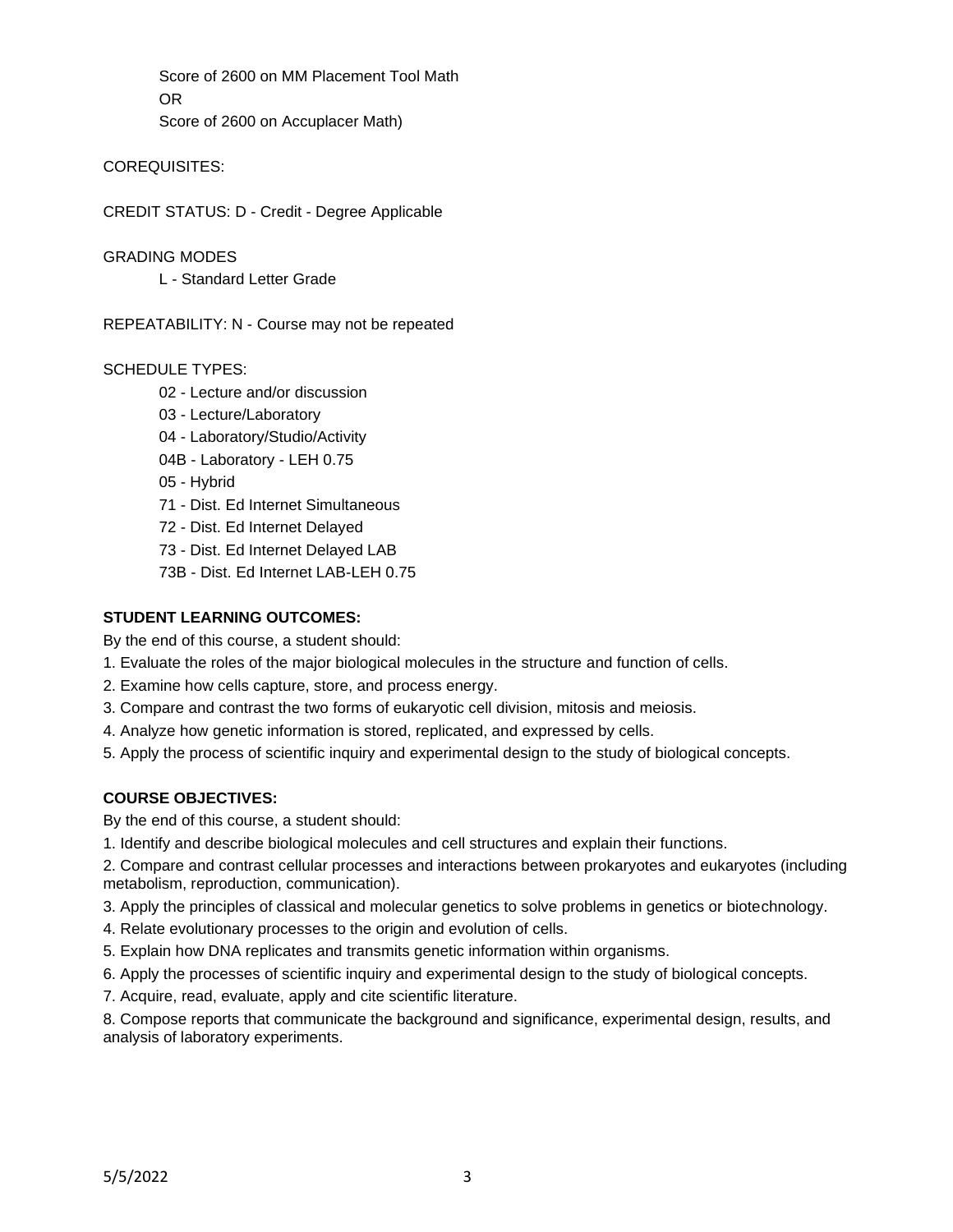#### **CONTENT, STUDENT PERFORMANCE OBJECTIVES, OUT-OF-CLASS ASSIGNMENTS**

#### Curriculum Approval Date: 05/10/2022

# **LECTURE CONTENT:**

Major Topics

- 1. Scientific inquiry and biological organization
- 2. Chemistry and biological molecules
- 3. Cell structure and function
- 4. Membrane structure and function
- 5. Bioenergetics and enzymes
- 6. Cellular metabolism (respiration, fermentation, photosynthesis)
- 7. Cell communication
- 8. Cellular and organismal reproduction and its controls
- 9. Mendelian and non-Mendelian genetics
- 10. DNA structure and function
- 11. Gene expression and its regulation
- 12. Biotechnology
- 13. Viruses
- 14. Origin and evolution of cellular life and molecular evolution
- 15. Embryonic development
- 16. Organ systems and homeostasis

3 LECTURE HOURS

CONTENT: Scientific inquiry and biological organization

STUDENT PERFORMANCE - the student will be able to:

- Define a hypothesis and compare inductive and deductive reasoning.
- List the levels of organization from atom to ecosystem and note how the levels relate to each other.
- Describe and distinguish between the three domains of life. List examples of each domain.
- Describe properties that are common to all life.
- Describe the process of natural selection.
- 3 LECTURE HOURS

CONTENT: Chemistry and biological molecules

STUDENT PERFORMANCE - the student will be able to:

- Define the atomic number and mass number of an atom.

- Distinguish among nonpolar covalent, polar covalent, and ionic bonds, noting their relative strengths and functions.

- Describe the structure of the atom.
- Identify which elements are most common in living matter.
- Describe the emergent properties of water.
- Describe the relationship between acids, bases, and buffers.
- Define solute, solvent, and solution.
- Describe the properties, structures, and functions of the four biomolecules.

3 LECTURE HOURS

CONTENT: Cell structure and function

STUDENT PERFORMANCE - the student will be able to:

- Explain why there are upper limits to cell size.
- Distinguish between prokaryotic and eukaryotic cells.
- Explain why compartmentalization is important in eukaryotic cells.
- Compare the structures of plant and animal cells. Note the function of each cell part.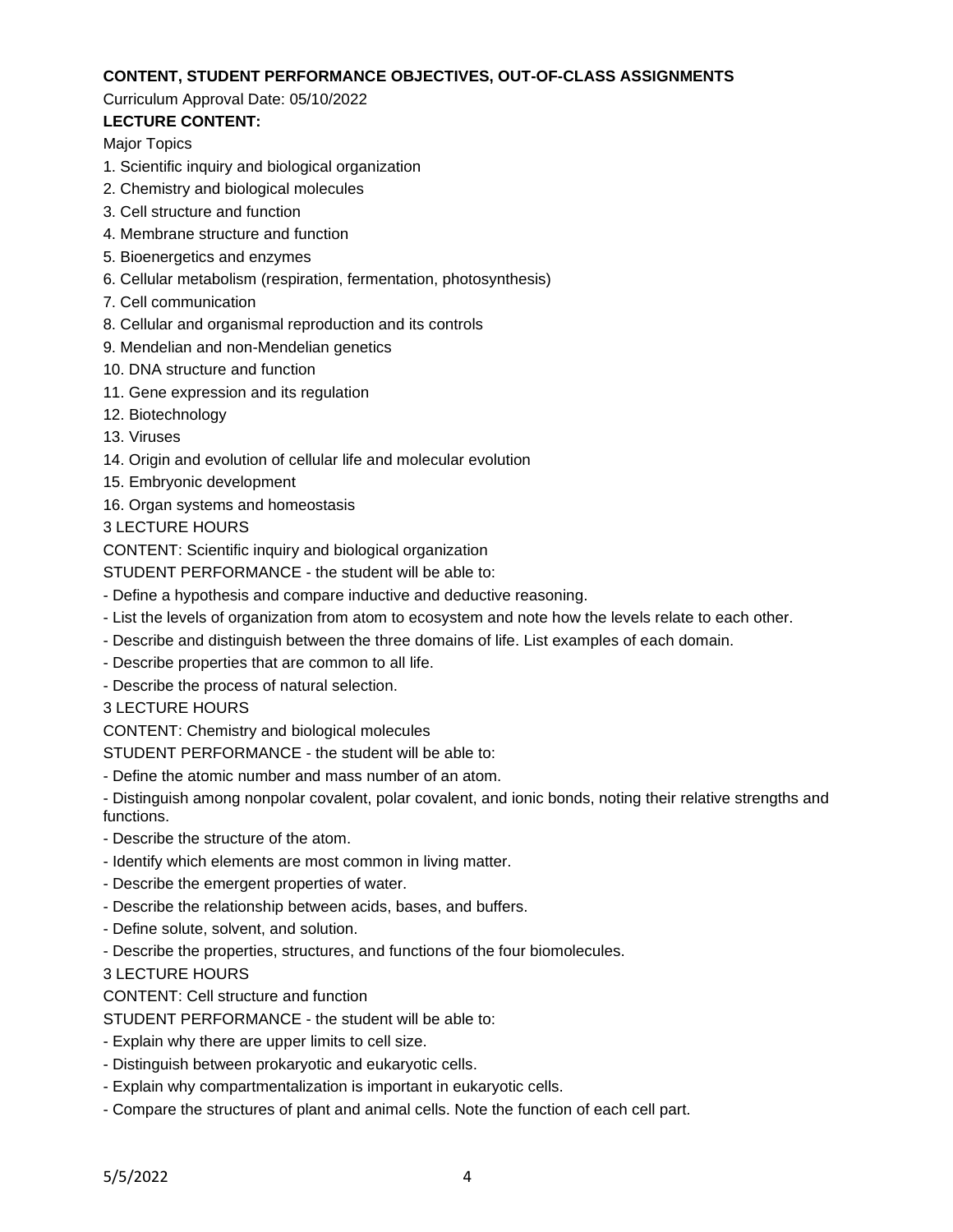CONTENT: Membrane structure and function

STUDENT PERFORMANCE - the student will be able to:

- Describe the structures and functions of the plasma membrane.
- Identify, compare, and contrast the different processes of cell transport.
- Explain how membranes help organize the chemical activities of a cell.
- Relate the structure of phospholipid molecules to the structure and properties of cell membranes.
- Describe the fluid mosaic structure of cell membranes.
- Describe the diverse functions of membrane proteins.
- Describe the process of passive transport. Explain why osmosis is the passive transport of water.
- Distinguish between hypertonic, hypotonic, and isotonic solutions.
- Explain how plant and animal cells change when placed into a hypertonic or hypotonic solution.
- Compare the processes of facilitated diffusion and active transport.

3 LECTURE HOURS

CONTENT: Bioenergetics and enzymes

STUDENT PERFORMANCE - the student will be able to:

- Define and compare kinetic energy, potential energy, chemical energy, and heat.
- Define and compare endergonic and exergonic reactions. Explain how cells use these reactions to survive.
- Explain how ATP functions as an energy shuttle.
- Explain how enzymes speed up chemical reactions.
- Describe the structure of an enzyme-substrate interaction.
- Explain how the cellular environment affects enzyme activity.
- Explain how competitive and noncompetitive inhibitors alter an enzyme's activity.

6 LECTURE HOURS

CONTENT: Cellular metabolism (respiration, fermentation, photosynthesis)

STUDENT PERFORMANCE - the student will be able to:

- Summarize the overall equation for cell respiration and photosynthesis.
- Identify the different stages of each process and describe where they happen in the cell.

3 LECTURE HOURS

CONTENT: Cell communication

STUDENT PERFORMANCE - the student will be able to:

- Identify the components of a cell signaling pathway.
- Describe the components and functions of a typical cell signaling pathway.
- Describe the steps of G-protein-coupled receptor and receptor tyrosine kinase pathways.
- Identify examples of prokaryotic cell signaling pathways.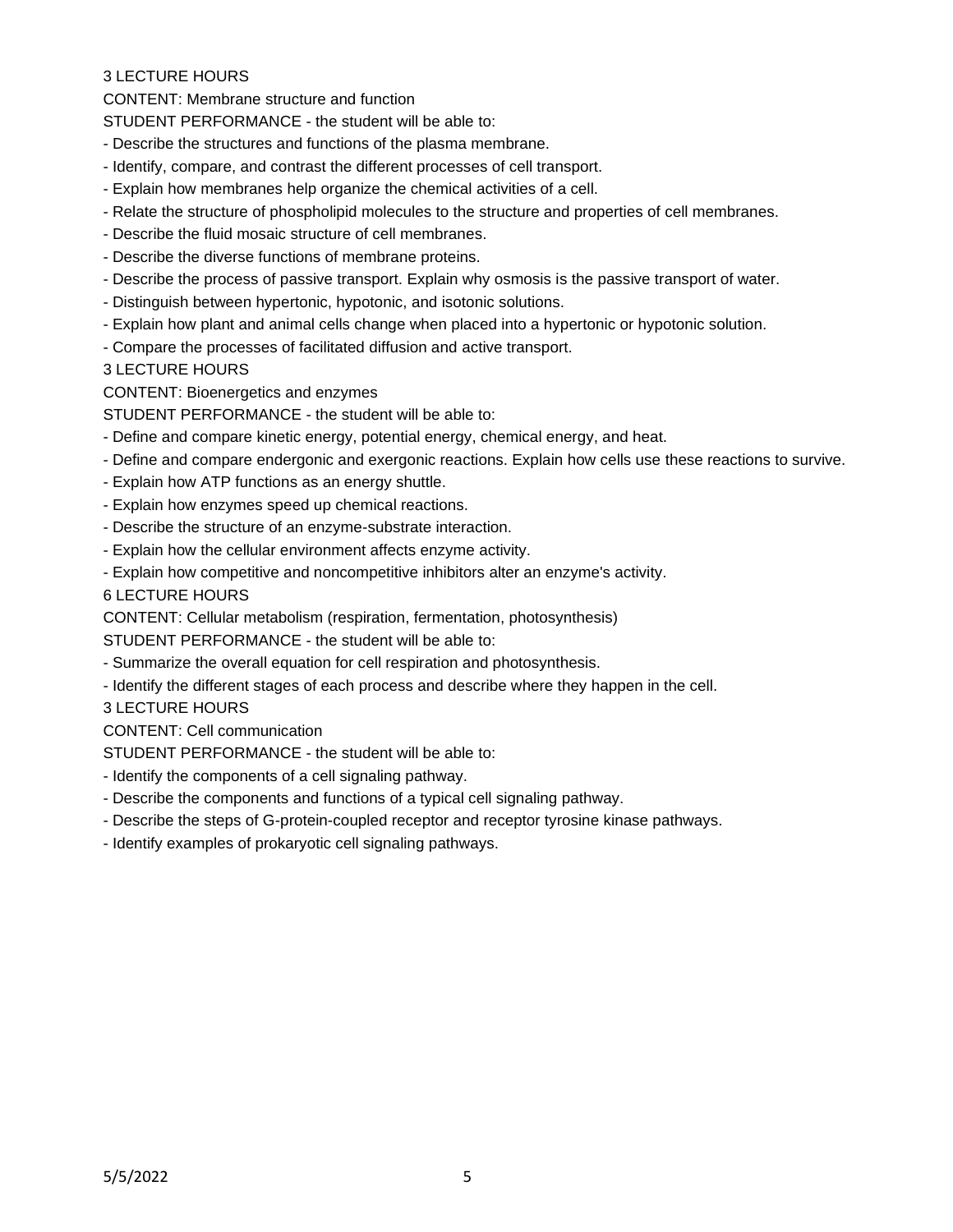CONTENT: Cellular and organismal reproduction and its controls

STUDENT PERFORMANCE - the student will be able to:

- Describe the major events of the G1, S, and G2 stages of interphase, including how long each stage typically takes.

- Describe the major events of the five stages of mitosis, and cytokinesis, including how long each stage typically takes.

- Describe what a sister chromatid is.
- Describe the process of binary fission.

- Identify organisms that use an "intermediate" form of mitosis, and compare and contrast this process with mitosis.

- Explain the three cell cycle checkpoints, including what the cell is checking for at each checkpoint, and the role of cyclins and Cdks.

- Describe the experiment involving fusion of cells at different stages of the cell cycle.
- Describe three other requirements for cells to keep going through the cell cycle.
- 5 LECTURE HOURS

CONTENT: Mendelian and non-Mendelian genetics

STUDENT PERFORMANCE - the student will be able to:

- Compare and contrast sexual and asexual reproduction.
- Identify the number of chromosomes in a somatic human cell, and a human gamete.
- Identify other examples of sexual life cycles.
- Draw and walk through each step of meiosis I and II.
- Define the terms synapsis, crossing over and chiasma.
- Explain how meiosis and sexual reproduction are sources of genetic variation.
- Name and describe Mendel?s two laws of inheritance.
- Explain how Punnett squares recapitulate the events of meiosis.
- Apply the sum rule and the product rule when calculating probabilities.

- Explain how these non-Mendelian modes of inheritance work: incomplete dominance; codominance; multiple alleles (specifically the ABO blood group).

- Solve genetics problems involving Mendelian and non-Mendelian modes of inheritance.
- Analyze human pedigrees to determine individual genotypes and modes of inheritance for a given trait.

5 LECTURE HOURS

CONTENT: DNA structure and function

STUDENT PERFORMANCE - the student will be able to:

- Explain the Griffith experiment and its significance in advancing our understanding of DNA.

- Explain the Hershey-Chase "blender" experiment and its significance in advancing our understanding of DNA.

- Describe the significance of the work of Franklin, Watson, and Crick in advancing our understanding of DNA.

- Describe, in detail, the structure of the DNA double helix.

- Explain the Meselson-Stahl experiment and its significance in advancing our understanding of DNA replication.

- Describe the five major steps of DNA replication.
- Identify the enzymes required for DNA replication.
- Describe what comprises a nucleosome.

HOMEWORK: read Ch. 14 and study lecture notes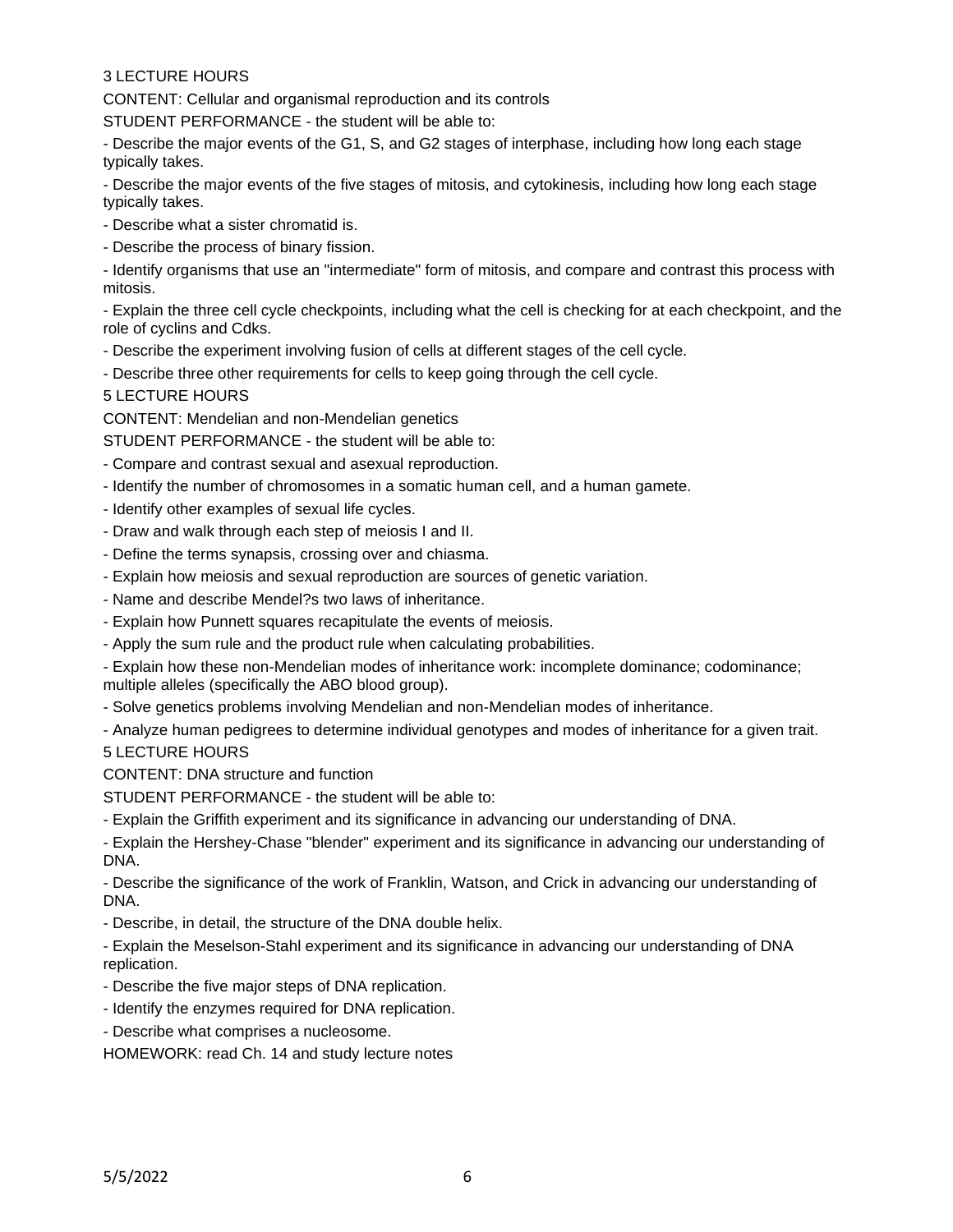CONTENT: Gene expression and its regulation

STUDENT PERFORMANCE - the student will be able to:

- Describe the central dogma of molecular biology.

- Define the term gene expression.
- Describe the three major steps of transcription.
- Identify and describe the three pre-mRNA processing events.
- Describe the three major steps of translation.
- Describe what happens during translation to proteins that contain a signal sequence.
- Identify and describe the post translational modifications that happen to most proteins.
- Identify and describe the three types of point mutations.
- Describe a frameshift mutation.
- Identify possible effects of any of these kinds of mutations.

3 LECTURE HOURS

CONTENT: Biotechnology, Viruses

STUDENT PERFORMANCE - the student will be able to:

- Describe the steps involved in cloning a gene of interest into a plasmid.
- Describe the similarities and differences between a genomic and cDNA library.
- Explain how PCR works.
- Explain how gel electrophoresis works.
- Explain how DNA sequencing works.
- Explain how CRISPR-Cas9 works.
- Describe how retroviral vectors are used to create induced pluripotent stem (iPS) cells.
- Identify applications of forensic science.
- Identify potential benefits and drawbacks of GMOs.

#### 3 LECTURE HOURS

CONTENT: Origin and evolution of cellular life and molecular evolution

STUDENT PERFORMANCE - the student will be able to:

- Distinguish between the ideas on the development of life on Earth from Aristotle, the Old Testament, Linnaeus, Cuvier, Hutton and Lyell, and Lamarck.

- Describe the observations and claims Darwin made from his 5-year voyage.
- Explain the process of natural selection.
- Describe the five lines of evidence that support the theory of evolution.
- Identify misconceptions about evolution,and explain why they are misconceptions.
- Define phylogeny, systematics, taxonomy, and a phylogenetic tree.
- Distinguish between the terms homologous and analogous when they are used to describe two structures.
- Describe the difference between orthologues and paralogues.
- Explain how can genes be used as a molecular clock.
- Distinguish between shared ancestral characters and shared derived characters.

3 LECTURE HOURS

CONTENT: Embryonic development

STUDENT PERFORMANCE - the student will be able to:

- Describe the process of development from the zygotic through embryonic stages.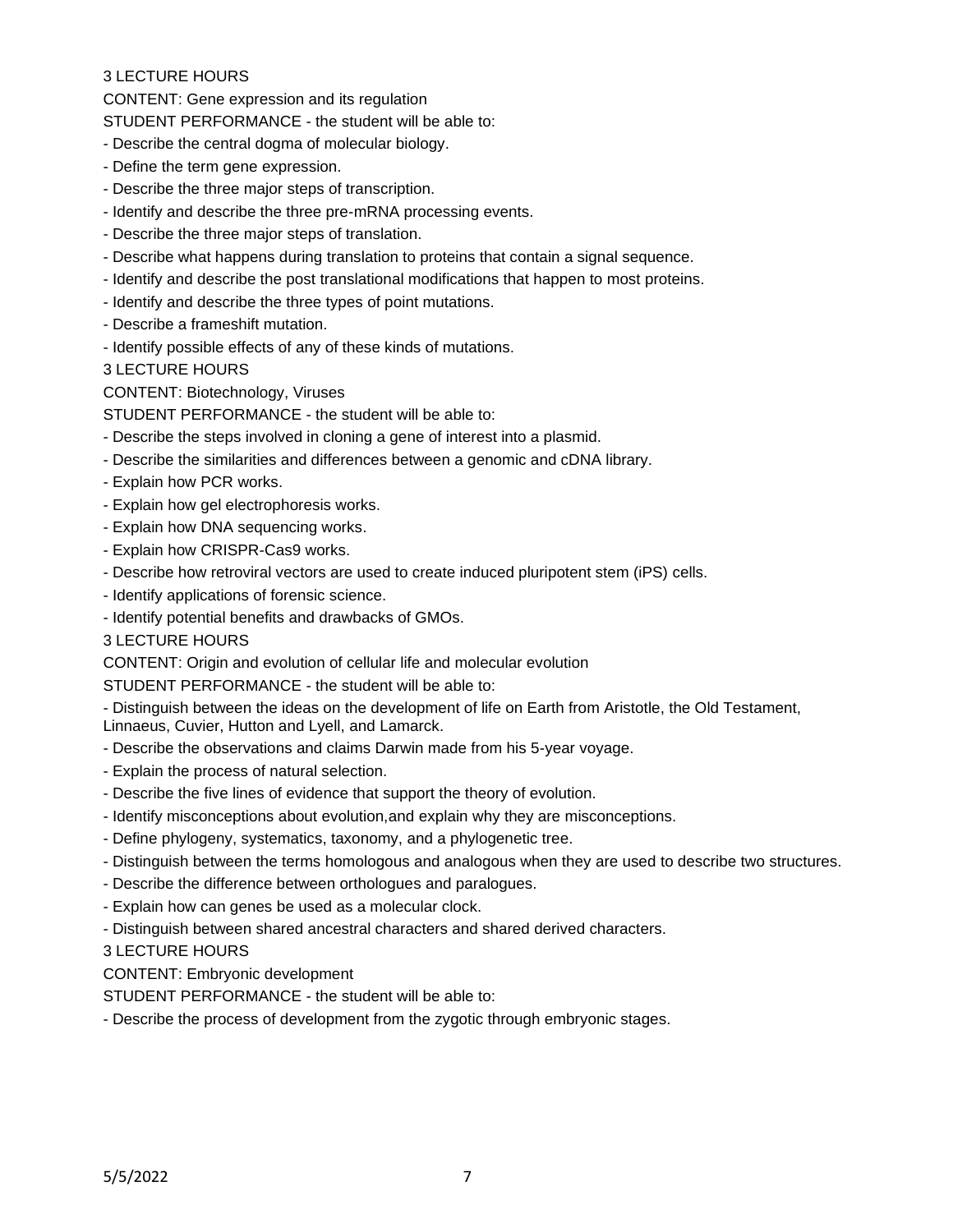CONTENT: Organ systems and homeostasis

STUDENT PERFORMANCE - the student will be able to:

- Describe the functions and components of the major animal organ systems.

- Explain why maintaining homeostasis is essential for multicellular organisms.

2 LECTURE HOURS

Final Exam

#### **LAB CONTENT:**

Major Topics

1. Use of instruments and techniques common to cell and molecular biology and biotechnology, including microscopy, chromatography, spectrophotometry, electrophoresis, PCR, cell culture, CO2 monitoring, RFLP analysis, and bacterial transformation.

2. Examination of the properties of macromolecules using colorimetric assays.

3. Examination of membrane properties, and cell structure in prokaryotes and eukaryotes.

4. Examination of the properties of enzymes and enzyme kinetics.

5. Studies relating to photosynthesis, including photosynthetic rates, spectral properties of pigment extracts, and the biochemistry of the light reactions and Calvin cycle.

6. Studies relating aerobic cellular respiration and fermentation, including temperature effects on metabolic rate in poikilotherms and endothermic homeotherms, enzymatic requirements of intermediary metabolism.

7. Studies relating to the molecular genetics and the control of metabolism.

8. Activities that involve problem-solving and experience with Mendelian and non-Mendelian traits, probability, pedigrees, and linkage analysis.

9. Use of computers to access genetic databases (e.g., GenBank) to understand gene mapping, evolution, and human variation.

10. Use of chicken embryos to study embryology and development.

11. Use of histological sections to study microscopic anatomy of tissues and organs.

12. Experimental design, data recording, and data analysis are used throughout the laboratory activities. 6 LAB HOURS

CONTENT: Safety procedures in the lab; the microscope (#1. 11)

STUDENT PERFORMANCE - the student will be able to:

- Describe lab safety procedures

- Demonstrate use of microscope

6 LAB HOURS

CONTENT: pH and the calculation of hydrogen and hydronium ions in solution (#2)

STUDENT PERFORMANCE - the student will be able to:

- Measure pH of various liquids

- Calculate the concentration of hydrogen and hydronium ions at various pH levels

6 LAB HOURS

CONTENT: Cells (#1, #3, #11)

STUDENT PERFORMANCE - the student will be able to:

- Use the microscope to identify various types of cells

- Draw and label cell types

- Identify, draw and describe structures of protozoans and cyanobacteria using the microscope

6 LAB HOURS

CONTENT: Staining specimens and examining through the microscope (#1, #3, #11)

STUDENT PERFORMANCE - the student will be able to:

- Be able to stain specimens and view using the microscope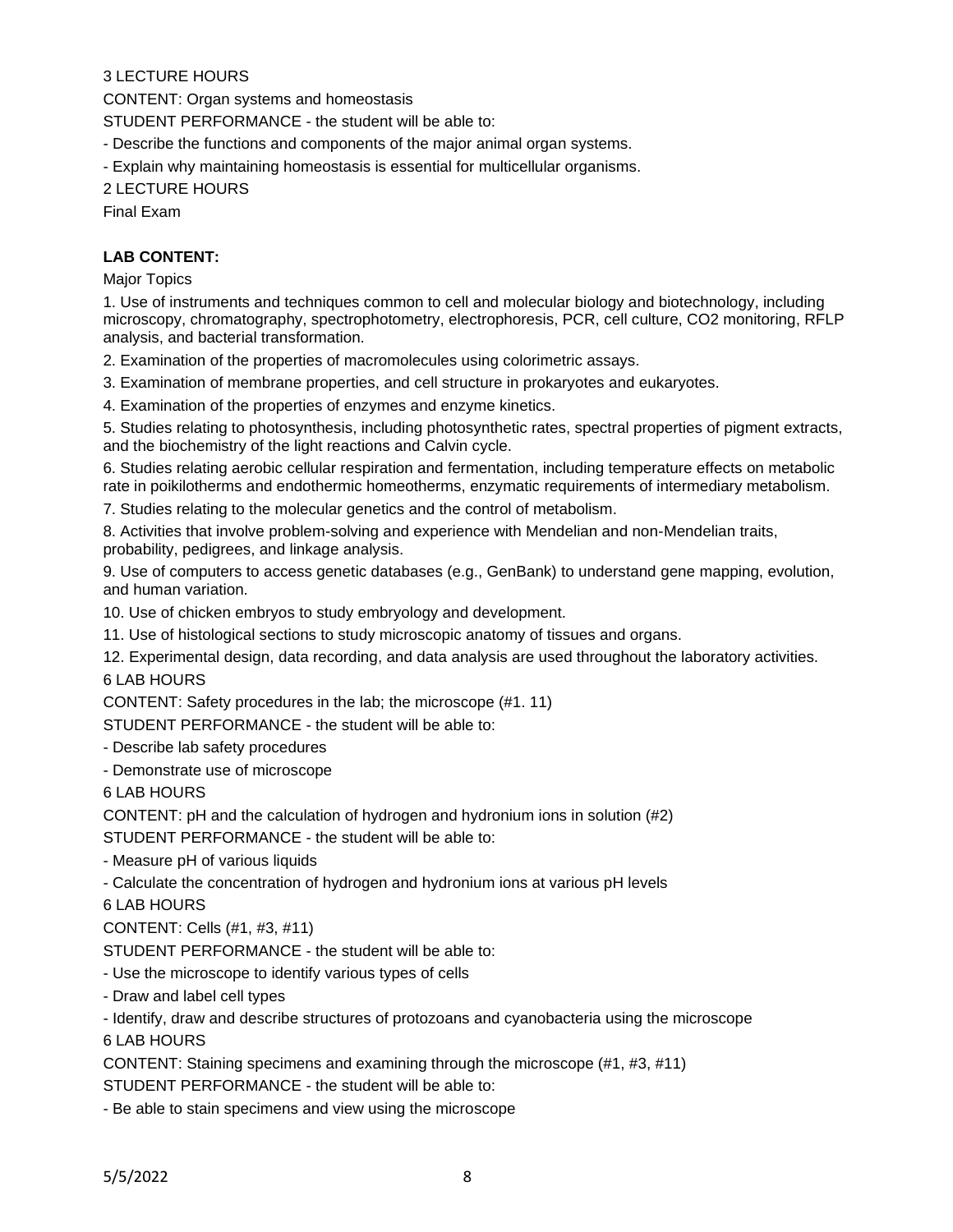6 LAB HOURS

CONTENT: Enzymes (#1, #4)

STUDENT PERFORMANCE - the student will be able to:

- Explain how pH, temperature, enzyme concentration, and substrate concentration affect the activity of an enzyme

6 LAB HOURS

CONTENT: Separation of pigments using paper chromatography, absorbance spectrum of plant pigments (#1, #5)

STUDENT PERFORMANCE - the student will be able to:

- Separate plant pigments using paper chromatography
- Determine the absorbance spectrum of the pigments separated
- 6 LAB HOURS

CONTENT: Cell respiration and fermentation (#6, #7)

STUDENT PERFORMANCE- the student will be able to:

- Identify experimentally the best sugar for fermentation in yeast
- Identify requirements for fermentation in yeast
- Identify temperature and enzyme requirements for cell respiration
- Describe the role of molecular genetics in metabolism.

6 LAB HOURS

CONTENT: Researching a paper and cultivating reliable information from the Internet (#9)

STUDENT PERFORMANCE - the student will be able to:

- Research a topic using resources from the Internet
- Use the computer and search the internet for resources
- Be able to distinguish between a reliable, and unreliable resource found on the web
- Explain how resources should be cited in a scientific paper
- Describe the various parts of a scientific paper

6 LAB HOURS

CONTENT: Preparing and conducting a scientific experiment (#12)

STUDENT PERFORMANCE - the student will be able to:

- Explain how to conduct a scientific experiment
- Prepare a scientific experiment

18 LAB HOURS

CONTENT: Drosophila melanogaster crosses (#8, #12)

STUDENT PERFORMANCE - the student will be able to:

- Describe the difference between male and female fruit flies
- Describe properties of model organisms
- Identify eye color and wing morphology in fruit flies
- Perform a cross between fruit flies of differing genotypes
- Remove parental fruit flies from crosses using Fly-Nap
- Count the progeny of the F1 cross
- Analyze data from the fruit fly crosses, performing a chi-squared test

6 LAB HOURS

CONTENT: Single-gene human traits (#8)

STUDENT PERFORMANCE - the student will be able to:

- List examples of single-gene human traits
- Solve genetics problems involving inheritance of single-gene human traits
- Perform Hardy-Weinberg calculations on hypothetical populations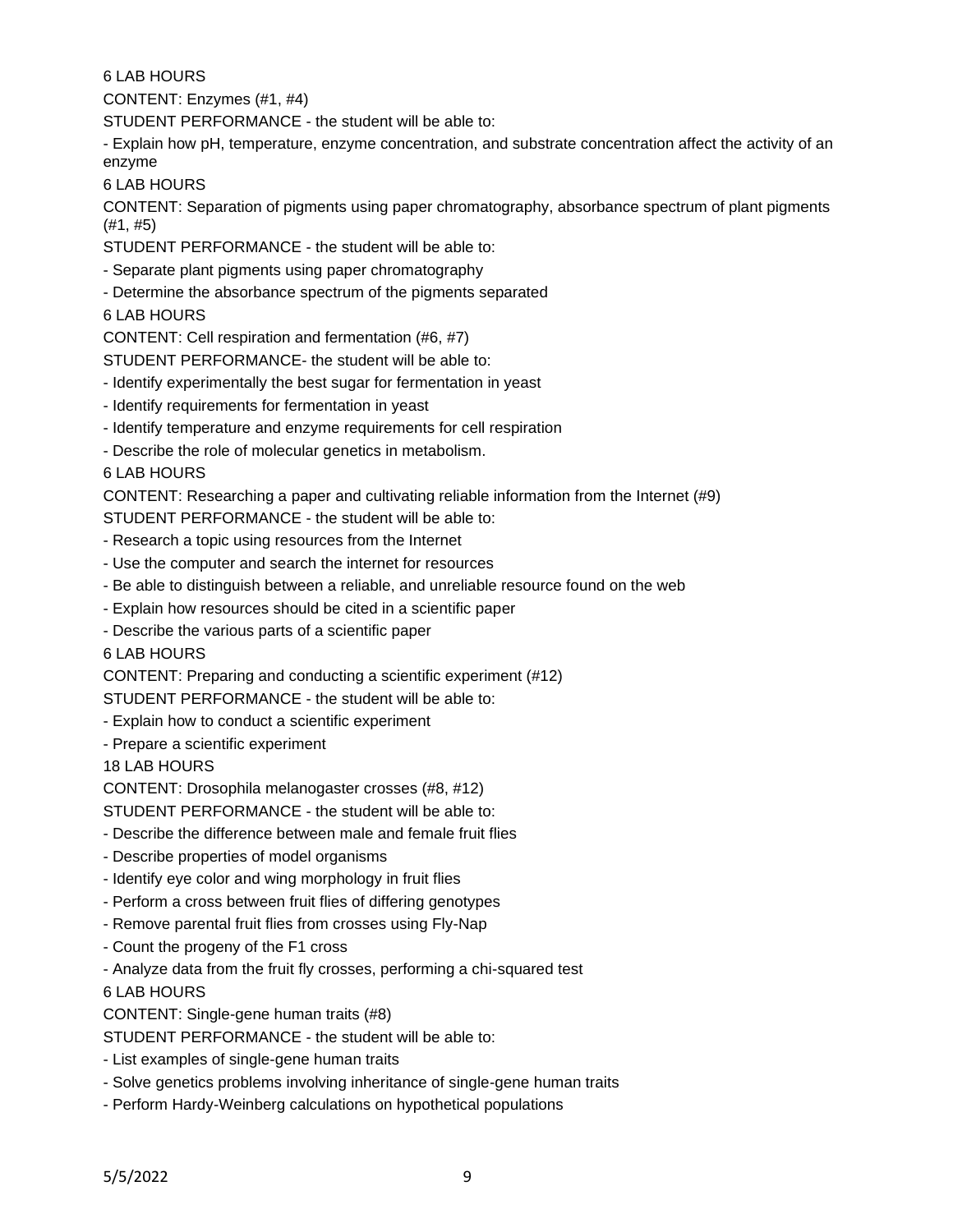# 6 LAB HOURS

CONTENT: Pedigree and linkage analysis (#8)

STUDENT PERFORMANCE - the student will be able to:

- Analyze pedigrees to determine modes of inheritance
- Analyze pedigrees to determine probabilities of inheritance
- Analyze crosses involving linked genes

6 LAB HOURS

CONTENT: Histology (#11)

STUDENT PERFORMANCE - the student will be able to:

- Identify the major tissue types and organs

6 LAB HOURS

CONTENT: Embryology and development (#10)

STUDENT PERFORMANCE - the student will be able to:

- Identify major components of animal embryos

- Identify various stages of embryonic development

6 LAB HOURS

CONTENT: Genetic basis of evolution (#1, #7, #9)

STUDENT PERFORMANCE - the student will be able to:

- Describe how DNA and protein sequence is used to establish evolutionary relationships among species

6 LAB HOURS

CONTENT: Lab Practicals (#12)

STUDENT PERFORMANCE - the student will be able to:

- Review material

- Complete and submit research paper

# **METHODS OF INSTRUCTION:**

Lecture and laboratory, with use of computer animations, video, PowerPoint presentations, and the Internet.

# **OUT OF CLASS ASSIGNMENTS:**

Required Outside Hours 20 Assignment Description A paper (APA format) on the Drosophila genetics lab. The paper will include an abstract, introduction, materials and methods, results, discussion, and cited references. Required Outside Hours 48 Assignment Description Homework assignments and genetics problem sets Required Outside Hours 40 Assignment Description Lab write-ups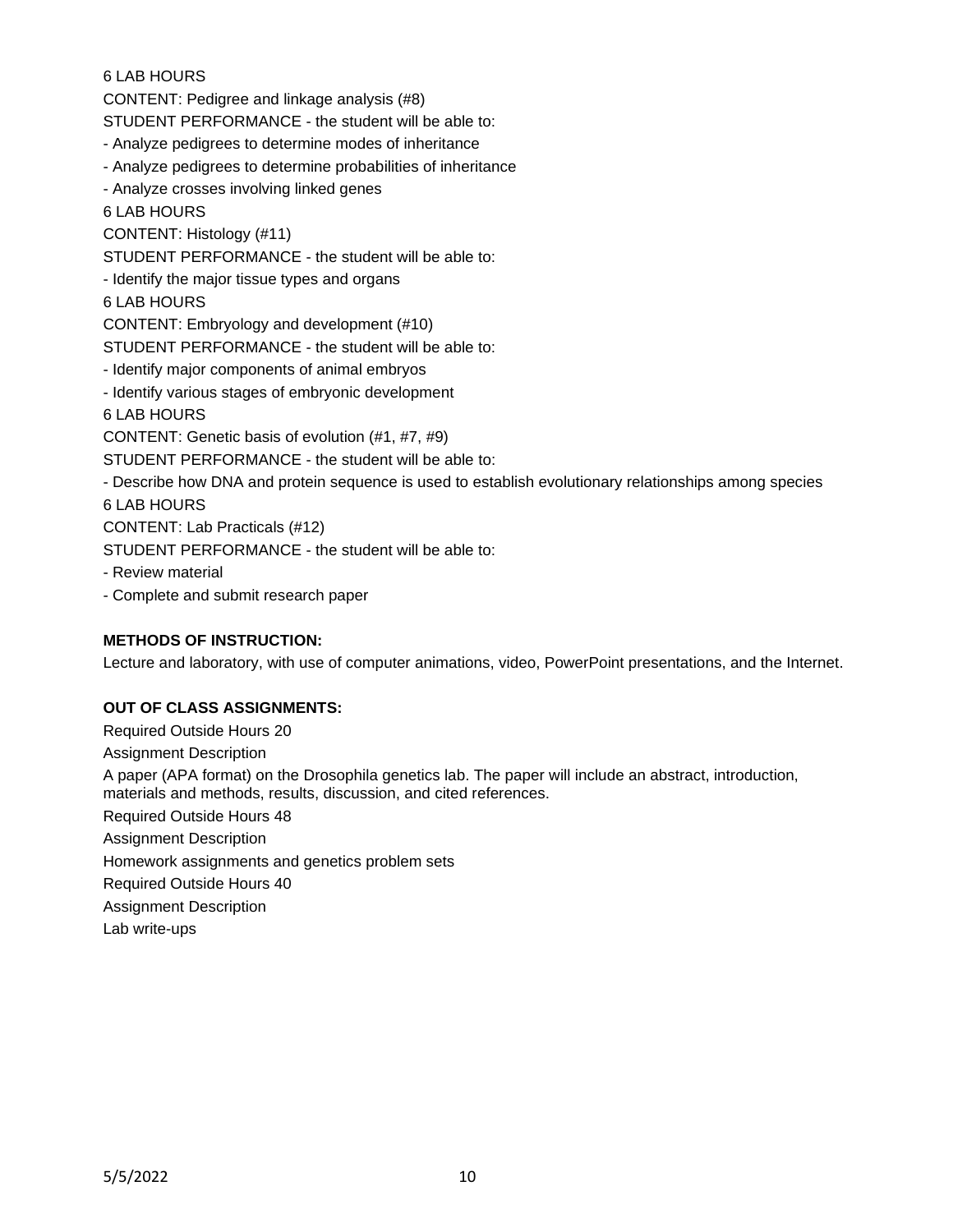#### **METHODS OF EVALUATION:**

Objective examinations Evaluation Percent 50 Evaluation Description Percent range of total grade: 30% to 70% Multiple Choice True/False Completion Free Response

Writing assignments Evaluation Percent 25 Evaluation Description Percent range of total grade: 20% to 30% Lab Reports Other Papers

Problem-solving assignments Evaluation Percent 20 Evaluation Description Percent range of total grade: 10% to 30% Homework Lab Reports **Quizzes** 

Skill demonstrations Evaluation Percent 5 Evaluation Description Percent range of total grade: 2% to 5% Class Performance Field Work Performance Exams Demonstrations of lab skills, e.g. microscope use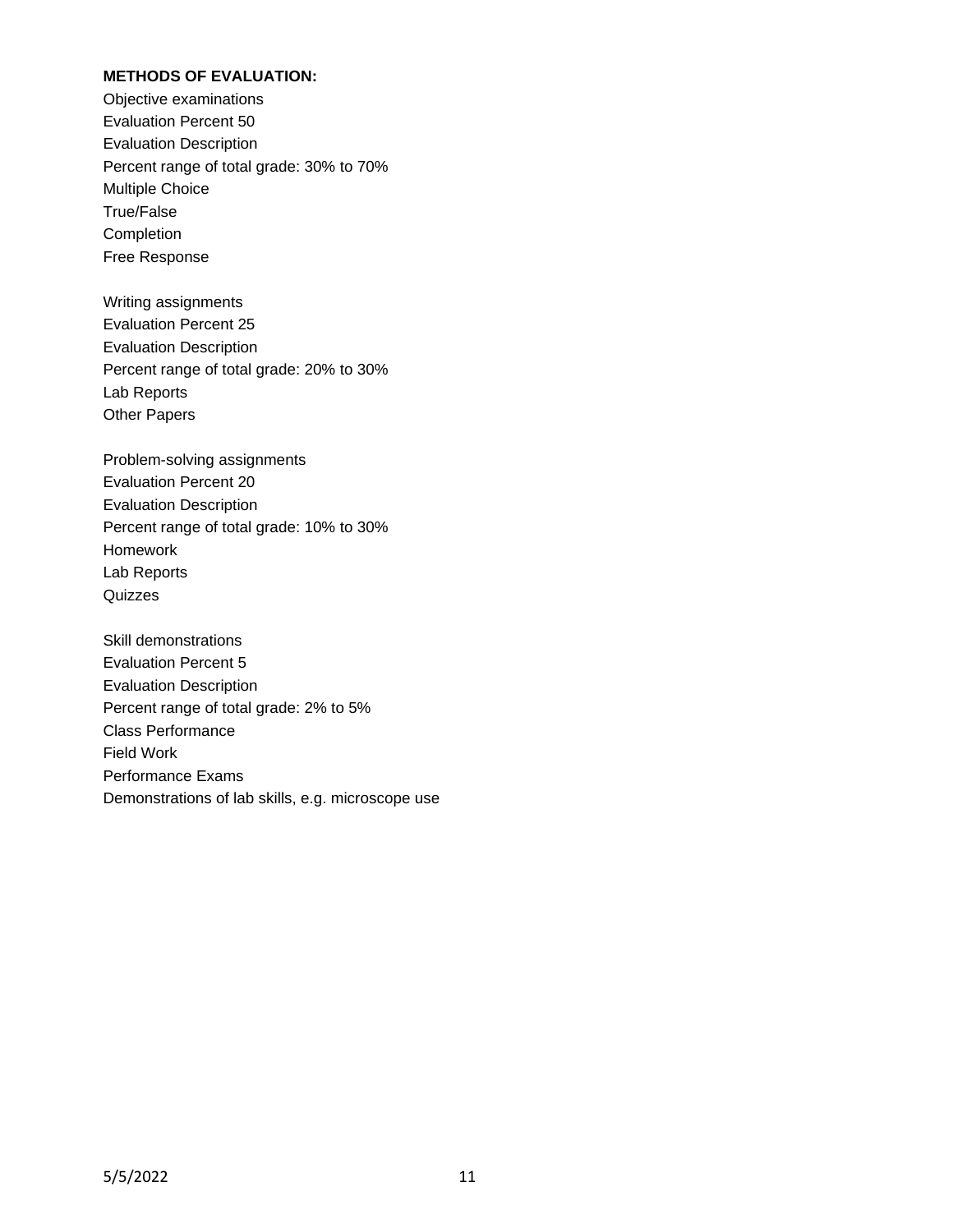### **REPRESENTATIVE TEXTBOOKS:**

Biology 2e, Mary Ann Clark, Jung Choi, Matthew Douglas, OpenStax, 2018.

ISBN: 978-1-947172-52-4

Rationale: Biology 2e is an open educational resource (OER) and also zero textbook cost (ZTC). It is comparable to the prevailing textbooks used for this course (Campbell Biology, Biological Science, Life: The Science of Biology).

12 Grade Verified by: MS Wor

#### **REQUIRED OTHER TEXTBOOKS OR MATERIALS:**

Kurushima. Cell and Molecular Biology Lab Manual, 2018 edition.

#### **RECOMMENDED MATERIALS OR TEXTBOOKS:**

Campbell Biology 12th ed., Lisa A. Urry, Michael L. Cain, Steven A. Wasserman, Pearson, 2021. ISBN: ISBN: 9780135188743

17 Grade Verified by: D. Young